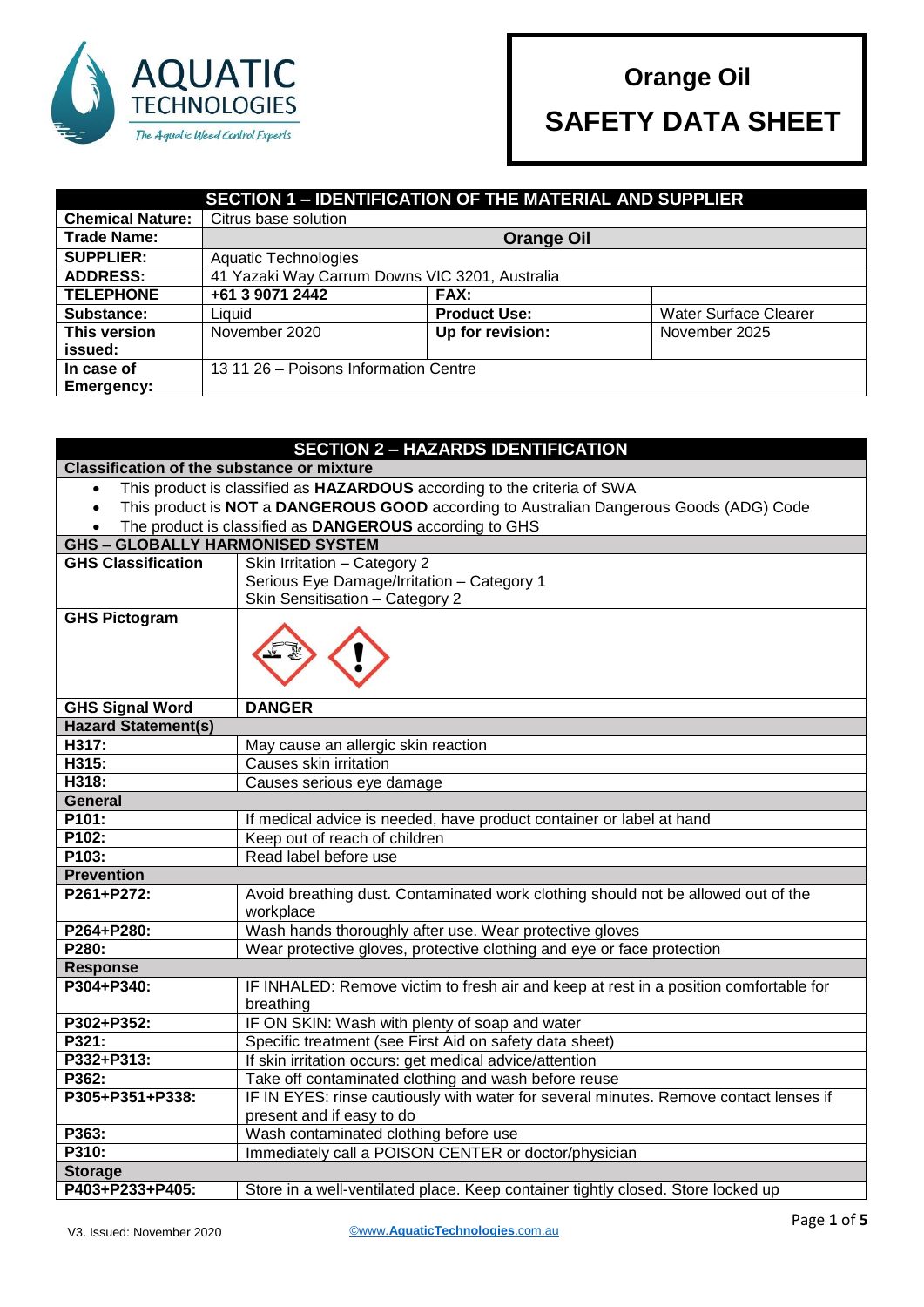| <b>Disposal</b>              |                                                                                         |
|------------------------------|-----------------------------------------------------------------------------------------|
| P501:                        | Dispose of contents/container in accordance with local regulations                      |
| <b>EMERGENCY OVERVIEW</b>    |                                                                                         |
| Colour:                      | Orange                                                                                  |
| Odour:                       | Citrus                                                                                  |
| <b>Physical Description:</b> | Liquid                                                                                  |
| <b>Major Health Hazards:</b> | None known                                                                              |
| <b>Note</b>                  |                                                                                         |
| <b>IMPORTANT</b>             | This SDS and the Hazard Classifications contained therein, only apply to the product in |
|                              | its concentrated form, as supplied.                                                     |
|                              | When diluted to 1:5 or greater they no longer apply.                                    |
|                              | However, good hygiene and housekeeping practices should be adhered to.                  |

|                                                                                              | <b>SECTION 3 - COMPOSITION AND INFORMATION ON INGREDIENTS</b>                                                                                                                                                                                                                                                                                                                                                                                                                                                                                                                                         |                    |
|----------------------------------------------------------------------------------------------|-------------------------------------------------------------------------------------------------------------------------------------------------------------------------------------------------------------------------------------------------------------------------------------------------------------------------------------------------------------------------------------------------------------------------------------------------------------------------------------------------------------------------------------------------------------------------------------------------------|--------------------|
| Ingredients:                                                                                 | <b>CAS Number:</b>                                                                                                                                                                                                                                                                                                                                                                                                                                                                                                                                                                                    | <b>Proportion:</b> |
| Natural Orange Oil                                                                           | 8028-48-6                                                                                                                                                                                                                                                                                                                                                                                                                                                                                                                                                                                             | $< 10\%$ w/w       |
| Ingredients<br>determined to be<br>nonhazardous<br>(nonionic surfactants,<br>chelators, dye) | various                                                                                                                                                                                                                                                                                                                                                                                                                                                                                                                                                                                               | <b>Balance</b>     |
| NOTE:                                                                                        | Ingredients determined not to be hazardous are present in concentrations that do not exceed the<br>relevant cut-off concentrations as found from NOHSC publication "List of Designated Hazardous<br>Substances" or have been found NOT to meet the criteria of a hazardous substance as defined in<br>the NOHSC publication "Approved Criteria for Classifying Hazardous Substances", or have been<br>found NOT to meet the criteria of a dangerous substance as defined in the GLOBALLY<br>HARMONIZED SYSTEM OF CLASSIFICATION AND LABELLING OF CHEMICALS (GHS), 4th<br>edition United Nations 2011. |                    |

## **SECTION 4 – FIRST AID MEASURES**

**Scheduled Poisons:** Poisons Information Centre in each Australian State capital city or in Christchurch, New Zealand can provide additional assistance for scheduled poisons. (Phone Australia 131126 or New Zealand 0800 764 766).

**First Aid Facilities:** Ensure there is access to eye washes and safety showers.

**Inhalation:** Remove victim to fresh air away from exposure. Obtain medical attention if symptoms occur.

**Skin Contact:** Wash skin with plenty of water. Seek medical advice (e.g. doctor) if irritation, burning or redness develops. Seek medical advice (e.g. doctor).

**Eye Contact:** Immediately irrigate with copious quantities of water for at least 20 minutes. Eyelids to be held open. Seek urgent medical advice (e.g. ophthalmologist) if symptoms persist.

**Ingestion:** Do NOT induce vomiting. Do NOT attempt to give anything by mouth to an unconscious person. Rinse mouth thoroughly with water immediately. Give water to drink. If vomiting occurs, give further water to achieve effective dilution. Seek urgent medical advice (e.g. doctor).

**Advice to Doctor:** Treat symptomatically. All treatments should be based on observed signs and symptoms of distress of the patient. Poisons Information Centre in each Australian State capital city or in Christchurch, New Zealand can provide additional assistance for scheduled poisons.

|                                    | <b>SECTION 5 – FIRE FIGHTING MEASURES</b>                                                                                                                                                    |
|------------------------------------|----------------------------------------------------------------------------------------------------------------------------------------------------------------------------------------------|
| <b>Fire and Explosion Hazards:</b> | Non flammable                                                                                                                                                                                |
| <b>Extinguishing Media:</b>        | Use an extinguishing media suitable for surrounding fires                                                                                                                                    |
| <b>Fire Fighting:</b>              | Keep containers exposed to extreme heat cool with water spray. Fire fighters to<br>wear self-contained breathing apparatus if risk of exposure to products of<br>combustion or decomposition |
| Flash point:                       | Non combustible                                                                                                                                                                              |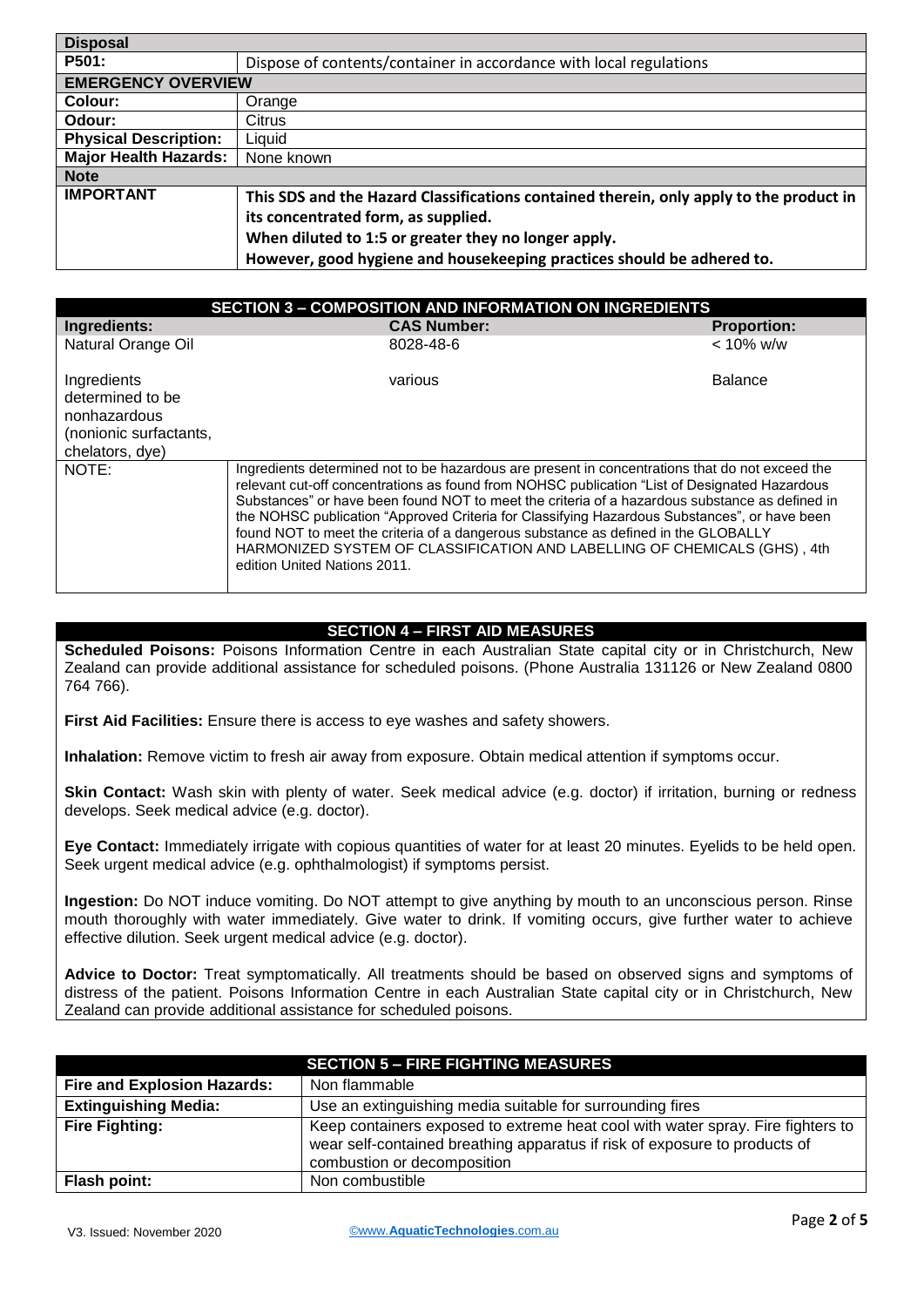|                              | <b>SECTION 6 - ACCIDENTAL RELEASE MEASURES</b>                                         |
|------------------------------|----------------------------------------------------------------------------------------|
| <b>Emergency Procedures:</b> | Shut off engine and electrical equipment and leave off.                                |
|                              | Move people from immediate area; keep upwind.                                          |
|                              | Stop leak if safe to do so.                                                            |
|                              | Send messenger to notify fire brigade and police.                                      |
|                              | Tell them location, material quantity, emergency contact.                              |
|                              | Indicate condition of vehicle and damage or injuries observed.                         |
|                              | Warn other traffic                                                                     |
| <b>Occupational Release:</b> | Minor spills do not normally need any special clean-up measures. In the event of       |
|                              | a major spill, prevent spillage from entering drains or water courses. Wear            |
|                              | appropriate protective equipment as in section 8 below to prevent skin and eye         |
|                              | contamination. Spilt material may result in a slip hazard and should be absorbed       |
|                              | into dry, inert material (e.g. sand, earth or vermiculite), which then can be put into |
|                              | appropriately labelled drums for disposal by an approved agent according to local      |
|                              | conditions. Residual deposits will remain slippery. Wash area down with excess         |
|                              | water. If required, neutralize with citric acid or acetic acid. If contamination of    |
|                              | sewers or waterways has occurred advise the local emergency services. In the           |
|                              | event of a large spillage notify the local environment protection authority or         |
|                              | emergency services.                                                                    |

| <b>SECTION 7 - HANDLING AND STORAGE</b> |                                                                                                                                                                                                                                                                                                                                                                                                                        |  |
|-----------------------------------------|------------------------------------------------------------------------------------------------------------------------------------------------------------------------------------------------------------------------------------------------------------------------------------------------------------------------------------------------------------------------------------------------------------------------|--|
| Handling:                               | As with any chemical, avoid excessive personal contact. Wear protective clothing<br>when risk of exposure occurs. Avoid contact with incompatible materials. When<br>handling, DO NOT eat, drink or smoke. Keep containers closed at all times. Avoid<br>physical damage to containers. Always wash hands with water after handling.<br>Work clothes should be laundered. Launder contaminated clothing before re-use. |  |
| Storage:                                | Store in a cool, dry, place with good ventilation. Avoid storing in aluminum and<br>light alloy containers. Store away from acids. Keep containers closed at all times<br>- check regularly for leaks.                                                                                                                                                                                                                 |  |

| <b>SECTION 8 - EXPOSURE CONTROLS AND PERSONAL PROTECTION</b> |                                                                                                                                                                                                                                                                                                                                                                                                                                                                                                                                                                                                                           |
|--------------------------------------------------------------|---------------------------------------------------------------------------------------------------------------------------------------------------------------------------------------------------------------------------------------------------------------------------------------------------------------------------------------------------------------------------------------------------------------------------------------------------------------------------------------------------------------------------------------------------------------------------------------------------------------------------|
| <b>Control Parameters</b>                                    |                                                                                                                                                                                                                                                                                                                                                                                                                                                                                                                                                                                                                           |
| <b>Occupational Exposure</b><br>Limits:                      | No exposure standards have been established for the mixture. However, over-<br>exposure to some chemicals may result in enhancement of pre-existing adverse<br>medical conditions and/or allergic reactions and should be kept to the least<br>possible levels.                                                                                                                                                                                                                                                                                                                                                           |
| <b>Biological Limits:</b>                                    | No biological limits allocated.                                                                                                                                                                                                                                                                                                                                                                                                                                                                                                                                                                                           |
| PERSONAL PROTECTION EQUIPMENT (PPE)                          |                                                                                                                                                                                                                                                                                                                                                                                                                                                                                                                                                                                                                           |
| <b>Ventilation:</b>                                          | This product should only be used in a well ventilated area. Ensure ventilation is<br>adequate to maintain air concentrations below exposure standards.                                                                                                                                                                                                                                                                                                                                                                                                                                                                    |
| <b>Eye Protection:</b>                                       | Eye protection such as protective glasses or goggles is recommended when this<br>product is being used. Contact lenses pose a special hazard; soft lenses may<br>absorb irritants and all lenses concentrate them.                                                                                                                                                                                                                                                                                                                                                                                                        |
| <b>Skin</b><br><b>Protection:</b>                            | Overalls, apron, work boots and elbow length gloves are recommended for<br>handling the concentrated product (as per AS/NZS 2161, or as recommended by<br>supplier) to handle in quantity, cleaning up spills, decanting, etc.                                                                                                                                                                                                                                                                                                                                                                                            |
| <b>Protective Material Types:</b>                            | Material suitable for mild detergent contact - Butyl rubber, Natural Latex,<br>Neoprene, PVC, and Nitrile.                                                                                                                                                                                                                                                                                                                                                                                                                                                                                                                |
| <b>Respirator:</b>                                           | Not required for normal cleaning operations with adequate ventilation.<br>If engineering controls are not effective in controlling airborne exposure then an<br>approved respirator with a replaceable dust/particulate filter should be used.<br>Refer to relevant regulations for further information concerning respiratory<br>protective requirements. Reference should be made to Australian Standards<br>AS/NZS 1715, Selection, Use and Maintenance of Respiratory Protective<br>Devices; and AS/NZS 1716, Respiratory Protective Devices, in order to make<br>any necessary changes for individual circumstances. |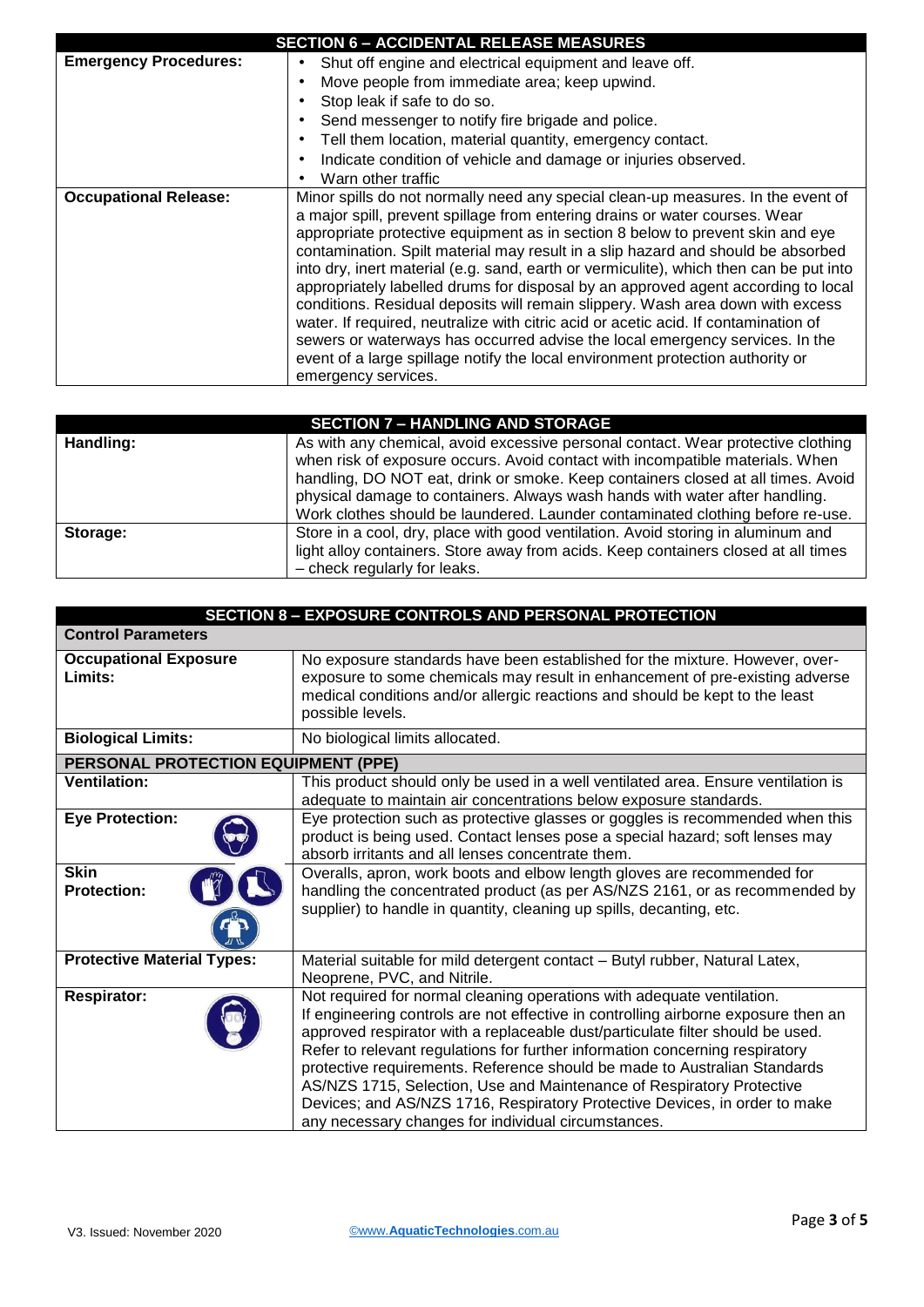# **SECTION 9 – PHYSICAL AND CHEMICAL PROPERTIES**

|                                          | SECTION 3 - FRI SIGAL AND CHEMICAL FROFER HES |
|------------------------------------------|-----------------------------------------------|
| <b>Physical Description and Colour:</b>  | Orange liquid                                 |
| Odour:                                   | <b>Faint citrus</b>                           |
| <b>Boiling Point:</b>                    | Not relevant                                  |
| <b>Freezing / Melting Point:</b>         | Not relevant                                  |
| <b>Vapour Pressure:</b>                  | Not available                                 |
| <b>Vapour Density:</b>                   | Not available                                 |
| <b>Specific Gravity:</b>                 | $\sim$ 1.1 @ 25 °C                            |
| <b>Water Solubility:</b>                 | Miscible in all proportions                   |
| pH:                                      | ~ 8 @ 25 °C (1% w/w water)                    |
| <b>Volatile Organic Compounds (VOC):</b> | $0\%$ v/v                                     |
| <b>Flammable Limits:</b>                 | None                                          |
| Viscosity:                               | Not available                                 |
| <b>Coeff Oil/Water Distribution:</b>     | Not available                                 |
| <b>Evaporation Rate:</b>                 | Not available                                 |
| <b>Per Cent Volatile:</b>                | Not available                                 |

| <b>SECTION 10 - STABILITY AND REACTIVITY</b> |                                                                             |
|----------------------------------------------|-----------------------------------------------------------------------------|
| <b>Reactivity:</b>                           | Stable at normal temperatures and pressure.                                 |
| <b>Chemical Stability:</b>                   | Stable under normal ambient and anticipated storage and handling conditions |
|                                              | of temperature and pressure.                                                |
| <b>Conditions to Avoid:</b>                  | Avoid contact with heat or heat sources. Acids.                             |
| Incompatibilities:                           | ACIDS: reaction can occur, yielding heat and pressure which can burst an    |
|                                              | enclosed container. Attacks many reactive metals                            |
|                                              | (aluminium/magnesium/zinc alloys) releasing highly flammable gas            |
|                                              | (hydrogen) which generates fire or explosion hazards. Reacts slowly with    |
|                                              | ambient air (particularly carbon dioxide) which may cause certain insoluble |
|                                              | salts top form in solutions.                                                |
| <b>Hazardous Decomposition</b>               | Product can decompose on combustion to form Carbon Monoxide, Carbon         |
| <b>Products:</b>                             | Dioxide, and other possibly toxic gases and vapours. Acids (especially      |
|                                              | hydrochloric acid); will generate toxic gas.                                |
| <b>Hazardous Reactions:</b>                  | None known.                                                                 |

# **SECTION 11 – TOXICOLOGICAL INFORMATION**

| <b>Potential Health Effects</b> |                                                                                                            |
|---------------------------------|------------------------------------------------------------------------------------------------------------|
|                                 | No adverse health effects expected if the product is handled in accordance with this Safety Data Sheet and |
|                                 | the product label. Symptoms or effects that may arise if the product is mishandled and overexposure        |
| occurs are:                     |                                                                                                            |
| Inhalation:                     | Inhalation over exposure may result in mucous membrane irritation of the                                   |
|                                 | respiratory tract and coughing                                                                             |
| <b>Skin Contact:</b>            | Skin contact may result in irritation, redness, pain, rash, dermatitis. Severity                           |
|                                 | depends on the concentration and duration of exposure                                                      |
| <b>Eye Contact:</b>             | Contact may result in irritation, lacrimation, pain, redness, conjunctivitis and                           |
|                                 | corneal burns with possible permanent damage                                                               |
| Ingestion:                      | Ingestion may result in irritation to the mouth and throat, nausea, vomiting                               |
| <b>Chronic:</b>                 | No known effects                                                                                           |
| <b>ORANGE OIL</b>               |                                                                                                            |
| <b>Toxicity</b>                 | LD50 calculated >10,000mg/kg not toxic                                                                     |
| <b>Irritation</b>               | Mild irritation - skin                                                                                     |
|                                 | Severe irritation - eyes                                                                                   |

| <b>SECTION 12 - ECOLOGICAL INFORMATION</b> |                                                                               |
|--------------------------------------------|-------------------------------------------------------------------------------|
| General                                    | No single ingredient (over 1%) recognised as environmental pollutant. Product |
|                                            | miscible in all proportions with water. AS WITH ANY CHEMICAL PRODUCT,         |
|                                            | DO NOT DISCHARGE INTO DRAINS, WATERWAYS, SEWER OR                             |
|                                            | ENVIRONMENT. Inform local authorities if this occurs.                         |
| <b>Aquatic Toxicity</b>                    |                                                                               |
| Orange Oil (as sold)                       | Acute Toxicity to fish (calculated from ingredients): LC50: 5 - 7 mg/L        |
|                                            | Acute Aquatic Toxicity Cat 2. Harmful to aquatic life. Biodegradable          |
| Orange Oil (at use dilution)               | Acute Aquatic Toxicity (Calculated) LC50: 586 - 670 mg/L.                     |
|                                            | Acute Aquatic Toxicity NOT HAZARDOUS - Not harmful to aquatic life. LC50      |
|                                            | $>100$ mg/L                                                                   |